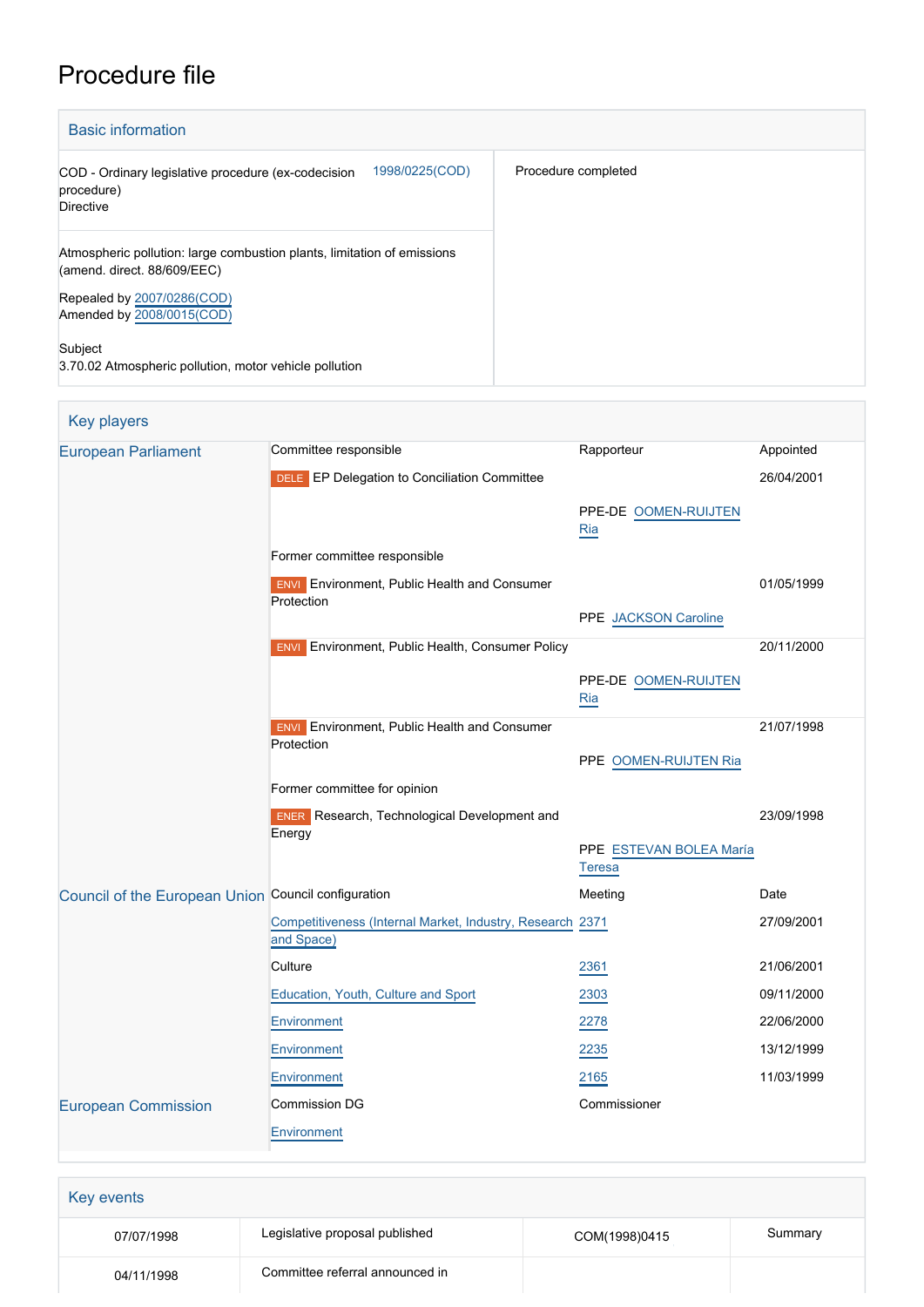|            | Parliament, 1st reading                                                 |               |         |
|------------|-------------------------------------------------------------------------|---------------|---------|
| 11/03/1999 | Debate in Council                                                       | 2165          |         |
| 17/03/1999 | Vote in committee, 1st reading                                          |               | Summary |
| 16/03/1999 | Committee report tabled for plenary, 1st<br>reading                     | A4-0121/1999  |         |
| 13/04/1999 | Debate in Parliament                                                    | T.            |         |
| 14/04/1999 | Decision by Parliament, 1st reading                                     | T4-0307/1999  | Summary |
| 26/07/1999 | Vote in committee, 1st reading                                          |               |         |
| 25/07/1999 | Committee report tabled for plenary<br>confirming Parliament's position | A5-0004/1999  |         |
| 16/09/1999 | Decision by Parliament, 1st reading                                     | T5-0013/1999  | Summary |
| 24/11/1999 | Modified legislative proposal published                                 | COM(1999)0611 | Summary |
| 08/11/2000 | Council position published                                              | 11070/1/2000  | Summary |
| 16/11/2000 | Committee referral announced in<br>Parliament, 2nd reading              |               |         |
| 26/02/2001 | Vote in committee, 2nd reading                                          |               | Summary |
| 25/02/2001 | Committee recommendation tabled for<br>plenary, 2nd reading             | A5-0068/2001  |         |
| 13/03/2001 | Debate in Parliament                                                    | T.            |         |
| 14/03/2001 | Decision by Parliament, 2nd reading                                     | T5-0133/2001  | Summary |
| 21/06/2001 | Parliament's amendments rejected by<br>Council                          |               |         |
| 25/06/2001 | Formal meeting of Conciliation<br>Committee                             |               |         |
| 02/07/2001 | Report tabled for plenary, 3rd reading                                  | A5-0293/2001  |         |
| 04/07/2001 | Final decision by Conciliation Committee                                |               | Summary |
| 01/08/2001 | Joint text approved by Conciliation<br>Committee co-chairs              | 3640/2001     |         |
| 19/09/2001 | Debate in Parliament                                                    | 扃             |         |
| 20/09/2001 | Decision by Parliament, 3rd reading                                     | T5-0469/2001  | Summary |
| 27/09/2001 | Decision by Council, 3rd reading                                        |               |         |
| 23/10/2001 | Final act signed                                                        |               |         |
| 23/10/2001 | End of procedure in Parliament                                          |               |         |
| 27/11/2001 | Final act published in Official Journal                                 |               |         |

| <b>Technical information</b> |                                                                |
|------------------------------|----------------------------------------------------------------|
| Procedure reference          | 1998/0225(COD)                                                 |
| Procedure type               | COD - Ordinary legislative procedure (ex-codecision procedure) |
| Procedure subtype            | Legislation                                                    |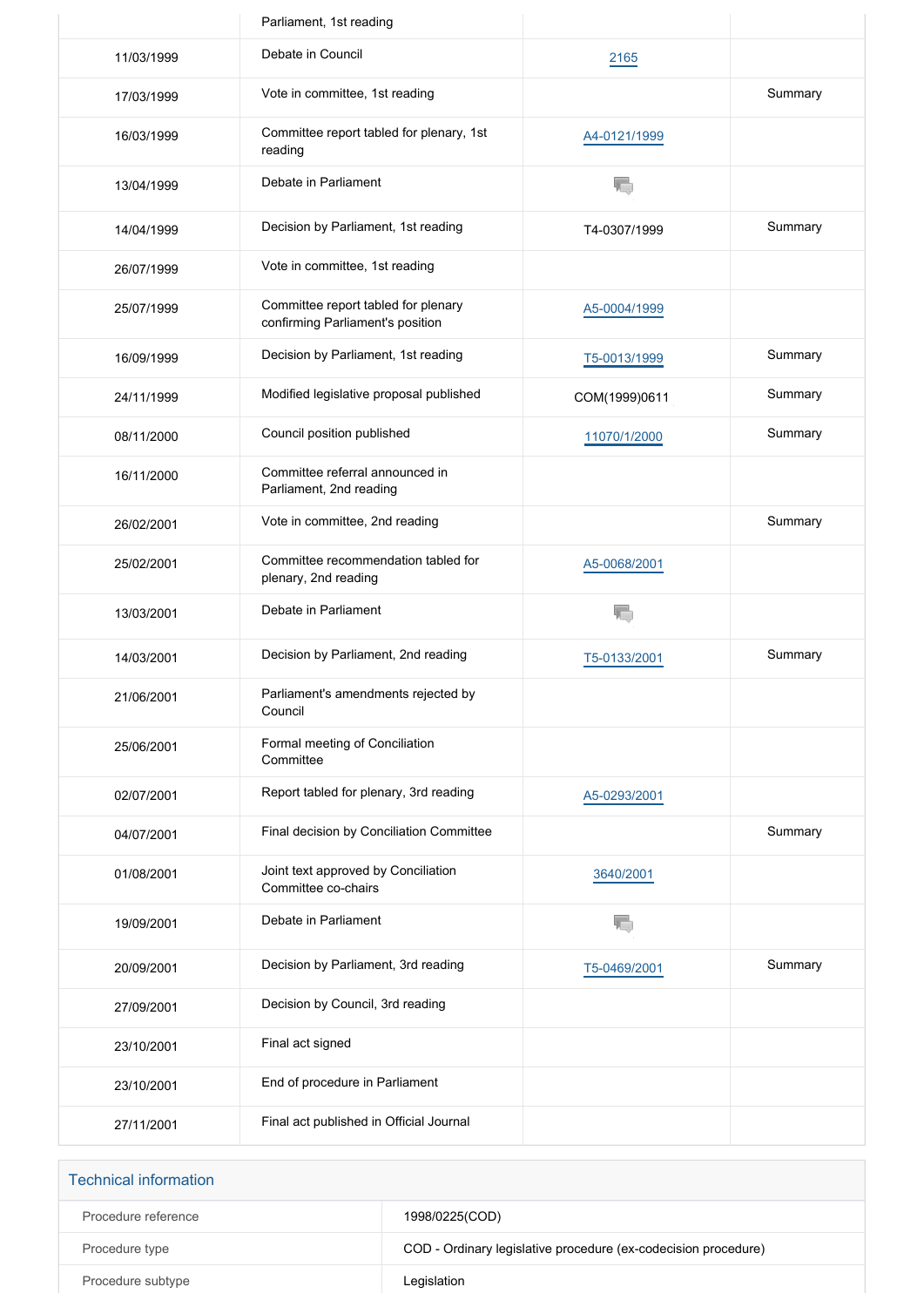| Legislative instrument     | Directive                                               |
|----------------------------|---------------------------------------------------------|
|                            | Repealed by 2007/0286(COD)<br>Amended by 2008/0015(COD) |
| Legal basis                | EC Treaty (after Amsterdam) EC 175-p1                   |
| Stage reached in procedure | Procedure completed                                     |
| Committee dossier          | CODE/5/14665                                            |

| Documentation gateway |  |
|-----------------------|--|
|                       |  |

| Legislative proposal                                                                            |      | COM(1998)0415<br>OJ C 300 29.09.1998, p. 0006        | 08/07/1998 | EC            | Summary |
|-------------------------------------------------------------------------------------------------|------|------------------------------------------------------|------------|---------------|---------|
| Committee draft report                                                                          |      | PE229.322                                            | 27/01/1999 | EP            |         |
| Economic and Social Committee:<br>opinion, report                                               |      | CES0067/1999<br>OJ C 101 12.04.1999, p. 0055         | 27/01/1999 | <b>ESC</b>    |         |
| Committee opinion                                                                               | ENER | PE228.972/DEF                                        | 08/03/1999 | EP            |         |
| Committee report tabled for plenary, 1st<br>reading/single reading                              |      | A4-0121/1999<br>OJ C 219 30.07.1999, p. 0004         | 17/03/1999 | EP            |         |
| Text adopted by Parliament, 1st<br>reading/single reading                                       |      | T4-0307/1999<br>OJ C 219 30.07.1999, p.<br>0175-0248 | 14/04/1999 | EP            | Summary |
| Reconsultation                                                                                  |      | SEC(1999)0581                                        | 28/04/1999 | EC            |         |
| Committee final report tabled for<br>plenary, 1st reading/single reading                        |      | A5-0004/1999<br>OJ C 054 25.02.2000, p. 0010         | 26/07/1999 | EP            |         |
| Text adopted by Parliament confirming<br>position adopted at 1st reading                        |      | T5-0013/1999<br>OJ C 054 25.02.2000, p.<br>0055-0076 | 16/09/1999 | EP            | Summary |
| Modified legislative proposal                                                                   |      | COM(1999)0611<br>OJ C 212 25.07.2000, p. 0036 E      | 25/11/1999 | EC            | Summary |
| Council position                                                                                |      | 11070/1/2000<br>OJ C 375 28.12.2000, p. 0012         | 09/11/2000 | CSL           | Summary |
| Commission communication on<br>Council's position                                               |      | SEC(2000)1961                                        | 14/11/2000 | EC            | Summary |
| Committee draft report                                                                          |      | PE297.213                                            | 18/01/2001 | EP            |         |
| Committee recommendation tabled for<br>plenary, 2nd reading                                     |      | A5-0068/2001                                         | 26/02/2001 | EP            |         |
| Text adopted by Parliament, 2nd<br>reading                                                      |      | T5-0133/2001<br>OJ C 343 05.12.2001, p.<br>0103-0154 | 14/03/2001 | EP            | Summary |
| Commission opinion on Parliament's<br>position at 2nd reading                                   |      | COM(2001)0222                                        | 24/04/2001 | EC            | Summary |
| Report tabled for plenary by Parliament<br>delegation to Conciliation Committee,<br>3rd reading |      | A5-0293/2001                                         | 03/07/2001 | EP            |         |
| Joint text approved by Conciliation<br>Committee co-chairs                                      |      | 3640/2001                                            | 02/08/2001 | <b>CSL/EP</b> |         |
| Committee draft report                                                                          |      | PE287.592                                            | 06/09/2001 | EP            |         |
|                                                                                                 |      |                                                      |            |               |         |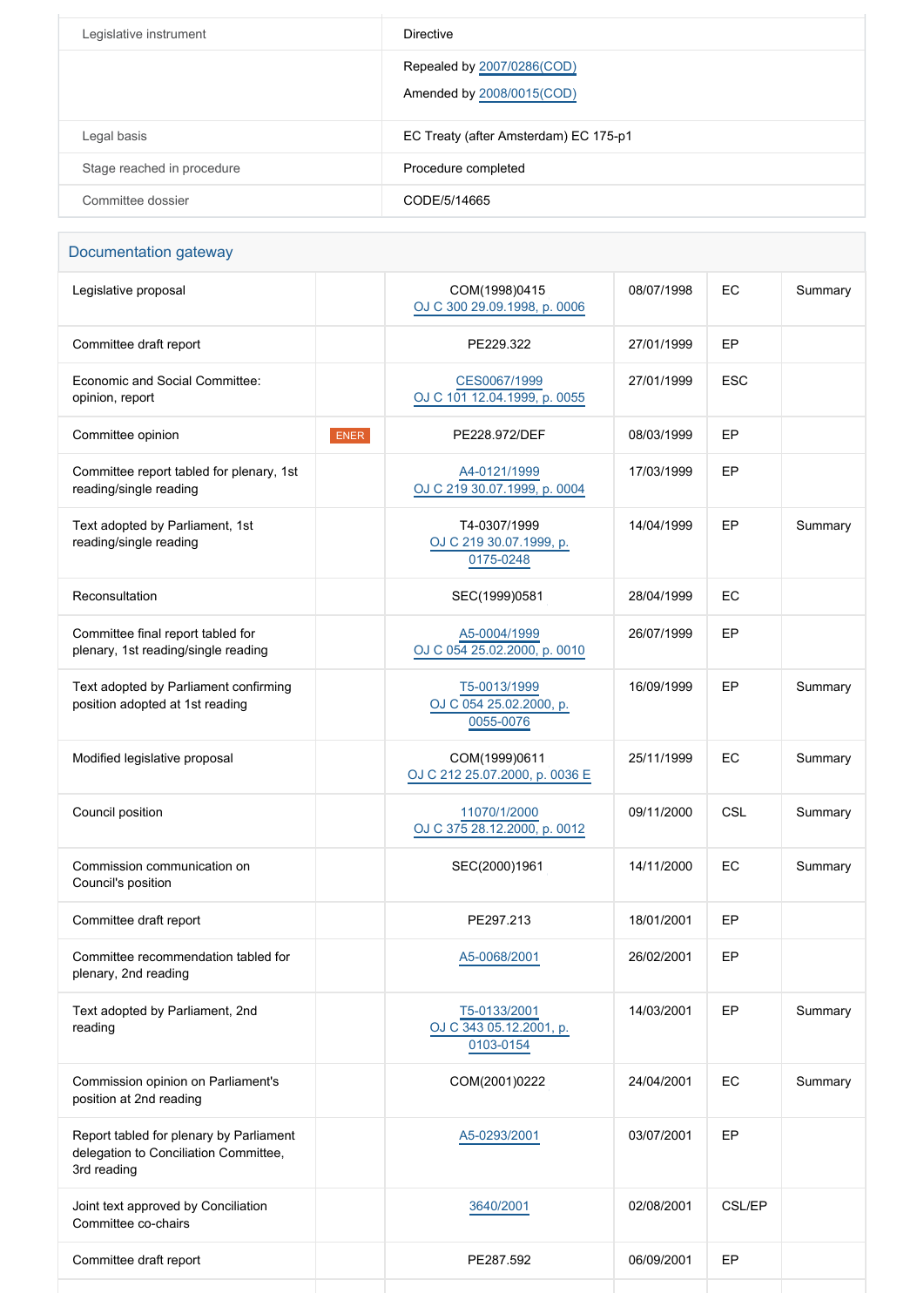| Text adopted by Parliament, 3rd reading                   | T5-0469/2001<br>OJ C 077 28.03.2002, p.<br>0019-0089 E | 20/09/2001 | EP | Summary |
|-----------------------------------------------------------|--------------------------------------------------------|------------|----|---------|
| <b>Additional information</b>                             |                                                        |            |    |         |
| European Commission                                       | <b>EUR-Lex</b>                                         |            |    |         |
| <b>Final act</b>                                          |                                                        |            |    |         |
| Directive 2001/80<br>OJ L 309 27.11.2001, p. 0001 Summary |                                                        |            |    |         |

## Atmospheric pollution: large combustion plants, limitation of emissions (amend. direct. 88/609/EEC)

OBJECTIVE: amendment of Directive 88/609/EEC on the limitation of emissions of certain pollutants into the air from large combustion plants SUBSTANCE: The proposed amendment of Directive 88/609/EEC seeks to integrate into the original Directive the technical progress achieved in the large combustion plant sector over the last 15 years. It is an important element in the implementation of the Community strategy to combat acidification and in the measures seeking to reduce tropospheric ozone levels in the Community. The central elements of this revision concern: - the updating of the emission limit values applicable to combustion plants put into operation after 1 January 2000, these values being differentiated on the basis of size of the installation and type of fuel used; - the extension of the scope to include gas turbines. The other new aspects of the proposal include: - the updating of the scope for fuels covered, notably by clarifying the relationship with the Directives dealing with waste incineration and by addressing the use of biomass as a source of energy; - the promotion of the development of combined heat and power generation; - the updating of provisions concerning abnormal operating conditions; - the reinforcement of provisions concerning monitoring of emissions (including those from existing installations) and compliance with limit values; - the updating of provisions concerning the annual emissions inventory for SO2 and NOx to include data from both new and existing installations on an individual basis and to include data concerning energy consumption in order to provide information on trends in emission factors. ?

## Atmospheric pollution: large combustion plants, limitation of emissions (amend. direct. 88/609/EEC)

An important report aimed at curtailing pollution from large combustion plants (LCPs) was adopted by an overwhelming majority in the Committee. The report, drafted by Ria OOMEN-RUIJTEN (EPP, NL), amended a Commission proposal designed to update a 1988 directive. About 2000 LCPs (defined as those with a thermal input of 50 megawatts or more) are currently in operation in the Union. A quarter of these are used to produce electricity and the rest generate power for industry (eg for the production of chemicals). LCPs, which may burn solid or liquid fuel as well as gas or biomass, give rise to air pollution within and across national borders through the emission of sulphur dioxide and nitrogen oxides. Reducing these emissions will help combat acidification, prevent the formation of ground-level ozone and improve public health by reducing respiratory problems. All new LCPs will be covered by the updated directive. The amendments adopted - some by narrow majorities - in committee tighten the emission limits proposed by the Commission, bring all existing LCPs within the scope of the legislation (including those licensed before 1987, which are currently excluded), extend the directive to cover offshore gas turbines, and require Member States to give emission information to the public. The proposal is currently covered by the cooperation procedure but will become subject to codecision once the Amsterdam Treaty comes into force this summer.?

#### Atmospheric pollution: large combustion plants, limitation of emissions (amend. direct. 88/609/EEC)

At first reading under cooperation procedure, the European Parliament adopted the report by Ria G.H.C. Oomen-Ruijten (PPE,NL), which approves the Commission proposal for a Council directive amending directive 88/609/EEC on the limitation of emissions of certain pollutants into the air from large combustion plants, subject to amendments, notably in the following areas: - noting the long-term aim, expressed in the Commission's recent communication on a Community strategy to combat acidification, of a reduction in emissions of SO2 and NOx sufficient to bring residues and concentrations down to levels below the critical loads and levels; - recalling that limit values for sulphur emissions and content are laid down in Annex V of the 1994 Oslo Protocol to the 1979 Geneva Convention on Long-Range Transboundary Air Pollution; recalling that the Commission is requested to put forward, before the end of 2000, specific proposals for EU-wide economic instruments for reducing emissions of SO2 and NOx in the most cost-effective way and proposing that any taxes or charges proposed will be minimum requirements, leaving the Member States the full freedom to set higher taxes or charges, if they so wish; - removing the Commission's proposal that technical apparatus used in the propulsion of a vehicle, ship or aircraft and gas turbines used on an offshore platform should be exempted from the directive; - allowing Member States to provide that new plants having a rated thermal input of between 50 MW and 100 MW and licensed before the deadline for incorporation of directive 94/66/EC into national law shall be obliged to comply with the emission limit values for SO2 by no later than one year after that deadline; - setting new emission limit values for SO2 (for solid fuels, liquid fuels and gaseous fuels) and NOx to be applied by 01/01/2005 by all plants granted a licence before 01/01/2000, including those plants granted an operating licence before 01/07/87; - providing that, before 01/07/2007, the Commission shall submit proposals for the revision of the limit values applicable; - deleting the Kingdom of Spain's derogation, until 31/12/99, from the directive's emission limit values for SO2 for new plants; - a lowering of certain emission limit values (in relation to those proposed by the Commission) with regard to SO2 and NOx for plants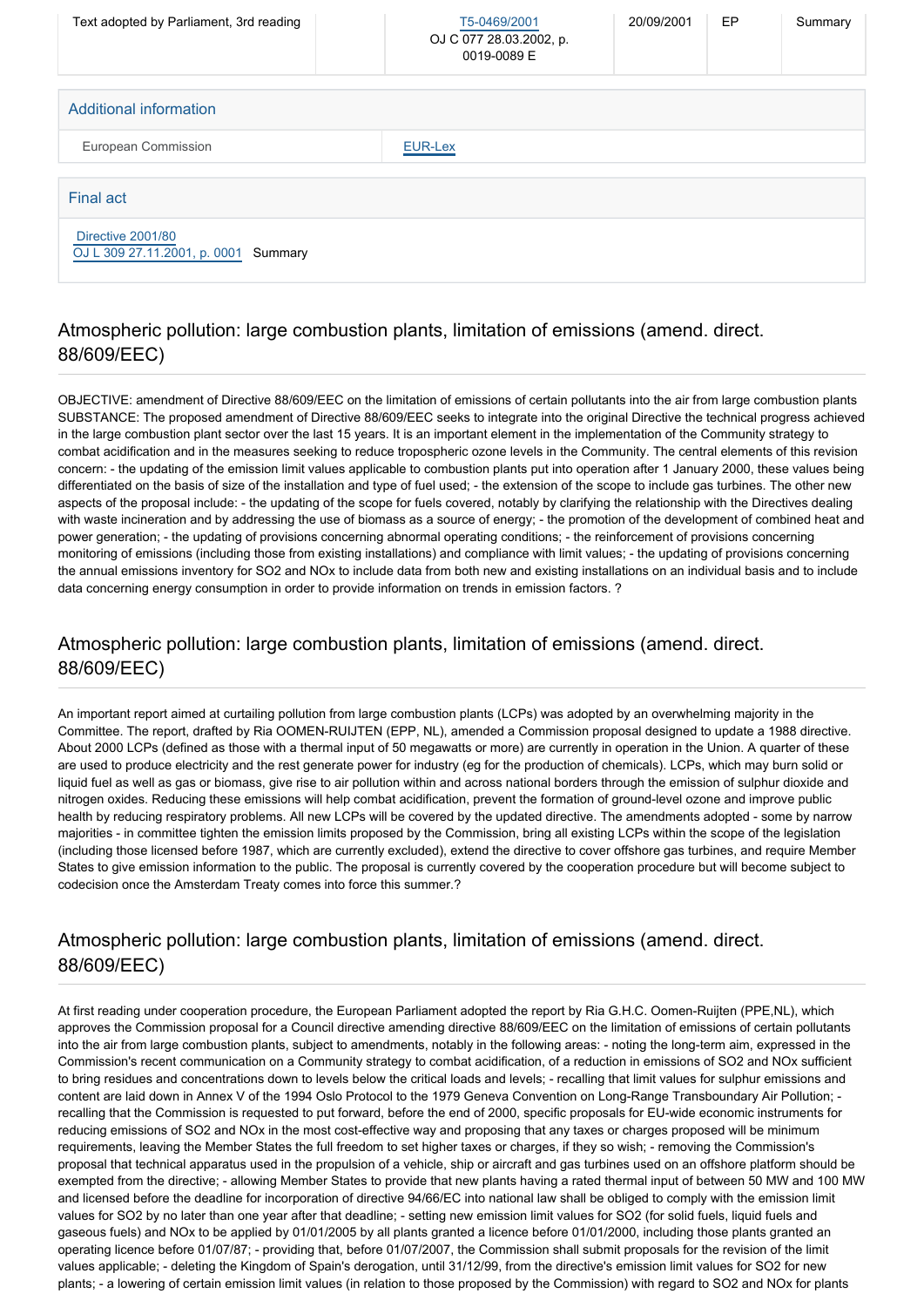for which the licence is granted on or after 01/01/2000; - requiring Member States to take appropriate steps to disseminate up-to-date information on total national as well as plant-by-plant total annual emissions of SO2 and NOx to the public by various means, including notification of appropriate organisations; - providing that a list of the organisations notified be sent to the Commission at the same time as information on determination of total annual emissions of new plants, as detailed in the directive.?

#### Atmospheric pollution: large combustion plants, limitation of emissions (amend. direct. 88/609/EEC)

In response to Parliament's first reading, the Commission presents an amended proposal on the limitation of emissions from large combustion plants. A number of Parliament's amendments are accepted, either in full, partially or in principle. In general, the Commission does not accept those amendments which propose more stringent emission limit values and which seek to extend the scope of the proposal to cover large combustion plants for which a license was issued before 1 January 2000. Amendments accepted fully or in part: - Amendment 1: recital to state the aims of Community Strategy on Acidification - Amendment 3: economic instruments to reduce SO2 and NOx emissions. - Amendment 5: requirement to submit proposals before 1 July 2007.to update the emission value limit applicable. This will be done through the implementation of the Directive on Integrated Pollution Prevention and Control (IPPC). - Amendment 15:dissemination of information to public and appropriate organisations to the extent that it can be accommodated through the development of a Pollutant Emission Register under the IPPC Directive. Amendments not accepted by the Commission: - Amendment 2: this relates through international treaties to emission limit values in Directive 88/609, which are subject to revision under the Commission's proposal - Amendment 4: gas turbines on offshore platforms are excluded from the scope due to the operational characteristics of these installations. Propulsion applications will not be included in the scope since the proposal addresses emissions from stationary sources only. - Amendment 6 : the derogation for Spain cannot be deleted -Amendments 8, 12, 14, 20: these propose to revise the emission limit values applicable to large combustible plants for which a license was issued between 1 July 1987 and 1 January 2000 and also to apply these emission limit values to plants for which a license was issued before 1 July 1987. Emissions from the latter category are controlled through national sectoral ceilings. Member States can achieve the required emission limits in the most cost-effective manner at national level. The scope of the proposal is therefore limited to new plants for which a license is issued after 1 January. Amendments 7, 11 and 13 - the Commission does not consider more stringent emission limit values to be more appropriate, since it aims to set minimum standards that can be applied at Community level. Member States may apply more stringent values if warranted by local circumstances or to meet emission targets for sulphur dioxide or nitrogen oxides resulting from the Commission·s proposal on national emission ceilings.?

#### Atmospheric pollution: large combustion plants, limitation of emissions (amend. direct. 88/609/EEC)

The Council's common position extends the scope of the Commission's proposal by also applying emission limit values (ELVs) or other provisions to those combustion plants licensed before 1 July 1987 ("existing plants"). The common position provides the Member States with two alternatives for the treatment of exsting plants, which must be achieved by 1 January 2008: - compliance with the ELVs and other conditions set out for "old new plants"; or - compliance with antional emission reduction plan, in accordance with guidelines to be issued by the Commission, leading to the same emission level that would have been achieved by applying the abovementioned ELVs to the existing plants in operation in the year 2000. The existing plants may be exempt from these obligations if, before 30 June 2004, an operator declares not to operate the plant for more than 20 000 hours from 1 January 2008. In addition, the common position incorporates amendments relating to: biomass: the defintion of biomass has been adapted to ensure consistency with the pending Directive relating to incineration of waste; combined heat and power: this text has been amended to clarify that the responsibility of the Member States is to ensure that the technical and economic feasibility of providing for combined generation of heat and power is examined in the case of new plants licensed after this proposal comes into effect and in the case of other plants subject to an extension of greater than 50 MWth, also after the proposal comes into force; indigenous fuel provisions: the provisions which allow for exceedances of the emission limit values for plants licensed after 1 July 1987 where the emission limit values cannot be respected due to the nature of indigenous lignite, shall no longer apply to plants licensed after the entry into force of this proposal; - provisions for gas turbines: the higher emission limit value of 75 mg/Nm3 applicable in the case of combined heat power applications where the overall efficiency is greater than 75% will aslo apply in the case of combined applications where the cycle efficiency is greater than 55%.?

#### Atmospheric pollution: large combustion plants, limitation of emissions (amend. direct. 88/609/EEC)

The common position was agreed to unanimously by Council. The provisions for existing plants and the new standards applicable to plants licensed after the proposal comes into force will result in substantial improvements in the environmental performance of the large combustion plant sector. The provisions for gas turbines reflect trends in technological choice in the power generation sector. The timetable for the introduction of the new provisions for existing plants is realistic at a Community wide level in view of the measures which will have to be put in place. Thus the Commission can accept and support the common position.?

#### Atmospheric pollution: large combustion plants, limitation of emissions (amend. direct. 88/609/EEC)

The committee adopted the draft recommendation for second reading (codecision procedure) by Ria OOMEN-RUIJTEN (EPP-ED, NL) amending the Council's common position. The amendments were essentially designed to limit derogations and toughen up emission limits. The committee deleted a number of exemptions, for example, those applicable to solid fuel plants operating less than 2,200 hours per year, a derogation allowing Spain to exceed the SO2 emission levels on a wide scale, and other exemptions applicable to LCPs burning lignite, where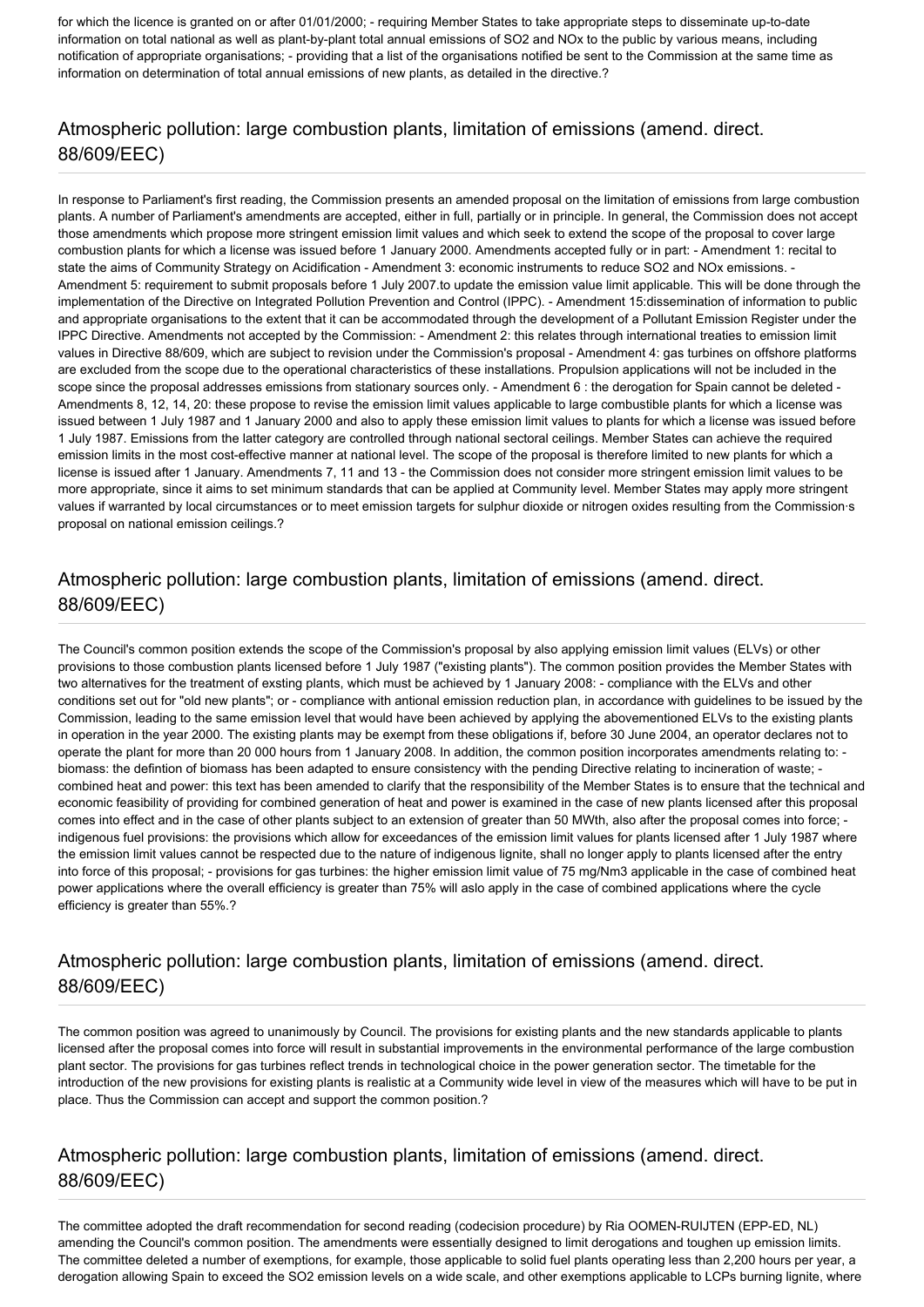Member States would have been allowed to permit higher emissions of SO2, NOX and dust. The committee also stipulated that the Council's proposal to exempt existing plants from the scope of the directive for a maximum of 20,000 operational hours in total after 1 January 2008 should only apply up to 31 December 2012, after which all derogations would cease. The committee also tightened up the limits laid down in the annexes. In the case of solid fuels it wanted an SO2 limit starting at 1200 mg/Nm3 for 50 MWth plants, decreasing to 300 mg/Nm3 for 300 MWth plants. For liquid fuels, it called for a starting figure of 1200 mg/Nm3 for 50 MWth plants, decreasing to 300 mg/Nm3 for 300 MWth plants. The committee also voted for lower limits for NOX, namely 350 mg/Nm3 for solid and liquid fuel and 250 mg/Nm3 for gaseous fuel. In the case of LCPs over 300 MWth, the figure would be 200 mg/Nm3. However, the committee did not change the limits for dust.?

#### Atmospheric pollution: large combustion plants, limitation of emissions (amend. direct. 88/609/EEC)

The European Parliament voted to strengthen the common position on a proposal to update legislation dating back to 1988 on the elimination of emissions of certain pollutants into the air from large combustion plants (LCPs). The draft recommendation drafted by Mrs Ria OOMEN-RUIJTEN (EPP/ED, Nl) shall apply to new LCPs, which will be licensed once the directive takes effect, and to existing ones from 2008 onwards. (Please refer to the previous text).?

## Atmospheric pollution: large combustion plants, limitation of emissions (amend. direct. 88/609/EEC)

On 14 March 2001, the European Parliament adopted 18 amendments. 10 amendments have been accepted by the Commission in full. The amendments accepted by the Commission relate in particular to: - "existing" plants as defined in Directive 88/609: these may be exempt from the basic obligations concerning new emission standards if there is a commitment to the competent authority before 30 June 2004 to close the plant within 20000 operational hours from 1 January 2008; - specifying that this exemption window must end by 31 December 2012. From both an enlargement and liberalised market perspective it is desirable to have harmonised environmental standards as soon as practicable; - the deletion of Article 5.2 and Annex VIII of the Common Position respectively which has the aim of removing the alternative desulphurisation requirements that only apply to indigenous solid fuels when the emission limit values in Annex III cannot be met due to the nature of the fuel; removing special provisions for indigenous lignite; - to include alternative measures for solid fuels where the emission limit values in Annex III.A and III.B respectively of the Common Position cannot be met due to the nature of the fuel; - tighten the emission limit values for nitrogen oxides for existing plants and in particular for plants with a capacity greater than 300 MWth; - propose to tighten emission limit values for plant that will be licensed after the Directive comes into force. The Commission can also accept some increased stringency in this case as the environmental requirements can be integrated into investment decisions and cost effective solutions can be developed; - establishing a date of 31 Dec 2007 for the application of more stringent emission limit values to new plants licensed since 1 July 1987 and covered by Article 4.1 of the Common Position. Amendments accepted in principle by the Commission seek to: - align the list of wastes used as a fuel in the Common Position with the list of wastes which are exempt from the recently adopted directive on waste incineration (2000/76/EC) thus ensuring continuous coverage between the two legislative instruments; - include emissions of heavy metals from the large combustion plant sector in the review foreseen in Article 4.7. It also seeks to include consideration of emissions from sea and air transport as well as proposals for curbing emissions from these sectors. The Commission rejected the amendments which concern in particular: - the amendment which seeks to reduce the operating time averaged over a five-year period from 2200 hours per year to 700 hours per year during which a higher emission limit value of 800 mg/Nm3 than would otherwise apply may prevail; - the amendment which proposes to tighten the emission limit values for sulphur dioxide applicable to "existing" and "new" plants.?

## Atmospheric pollution: large combustion plants, limitation of emissions (amend. direct. 88/609/EEC)

The Conciliation Committee reached a final agreement by an exchange of letters on the text of the proposal for a directive. Under the compromise reached, Parliament succeeded in particular in tightening the proposed limit values for sulphur dioxide (SO2) and nitrogen oxide (NOx). The Council agreed to considerably reduce the SO2 emission limit values in particular for medium-sized and large plants. This reduction would be crucial in limiting emissions from larger coal-fired power plants. Parliament also managed to secure a stringent limit value (of 200 mg/Nm3) for nitrogen oxide emissions from large solid fuel plants, to apply from 2016. This limit would be a crucial benchmark in negotiations with the Eastern European candidate countries. Parliament was instrumental in ensuring that existing plants, as well as new ones, would be covered by the new legislation. It also fought hard to ensure that the exemptions demanded by Council for older, dirtier plants were not too generous. The compromise deal provided that the exemption demanded by the Council for older plants should be limited in time and that large power stations operating at peak times for a maximum of two to three months a year would also be subject to nitrogen oxide limit values.?

#### Atmospheric pollution: large combustion plants, limitation of emissions (amend. direct. 88/609/EEC)

The European Parliament adopted the compromise agreement reached within Council. Parliament held out the two years of negotiations with Council to make the laws tougher. It succeeded at first reading in including older, dirtier plants in the directive on large combustion plants which was originally intended to cover power stations built after 1987. Its delegation won stringent caps on nitrogen oxide, sulphur oxide and dust emissions in exchange for concessions designed to save older, mostly coal-fired, plants from closure. The thorniest issue was the nitrogen oxide (Nox) cap. Under the compromise deal the strict new Nox limit won by the Parliament will apply to new and old plants from 2016. Moreover, anthracite power plants will however have to apply it from 2018.?